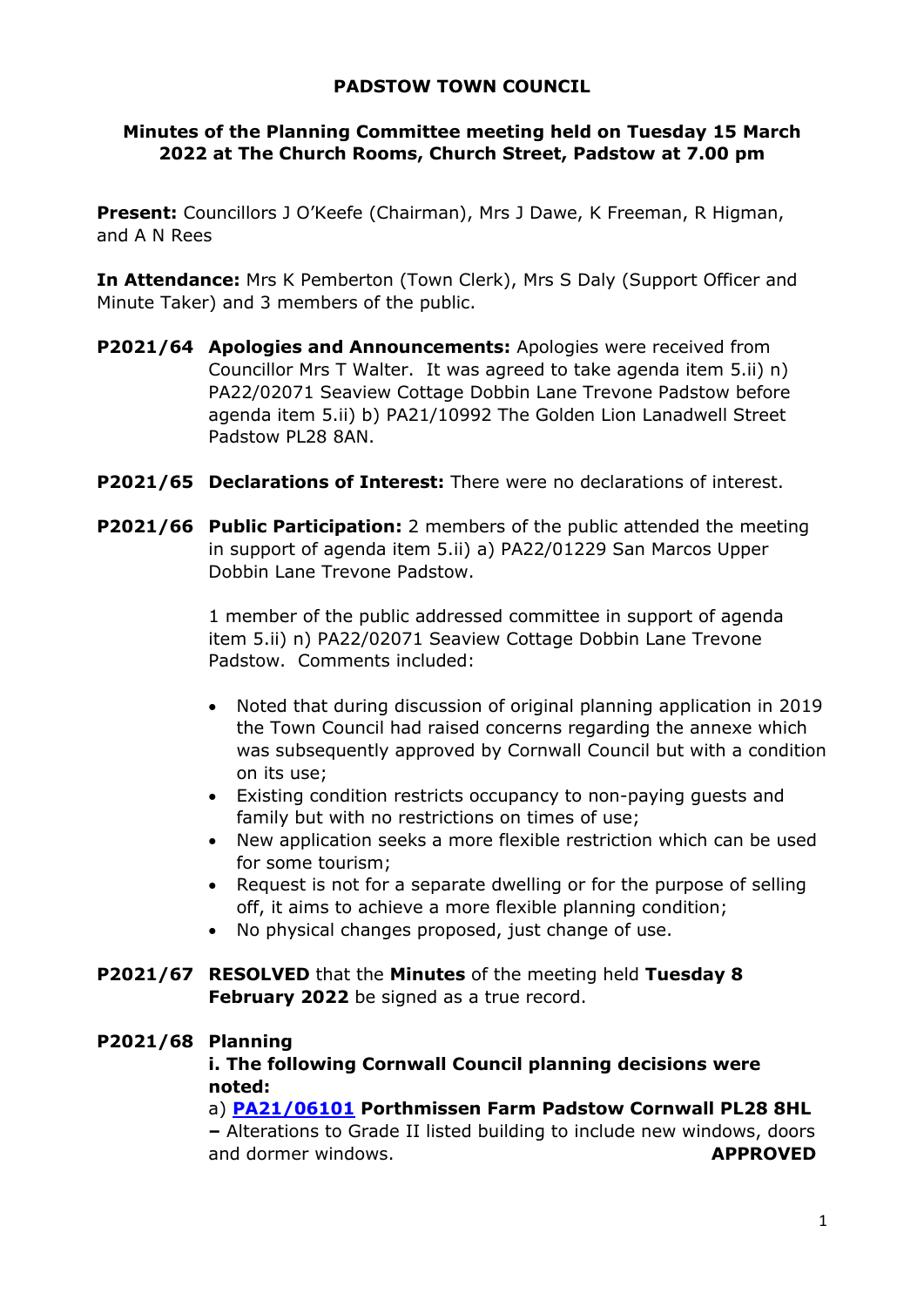## b) **[PA21/06102](https://planning.cornwall.gov.uk/online-applications/applicationDetails.do?activeTab=documents&keyVal=QUJEU2FGI8K00) Porthmissen Farm Padstow Cornwall PL28 8HL**

**–** Listed Building Consent for alterations to Grade II Listed building to include new windows, doors and dormer windows. **APPROVED** 

c) **[PA21/10059](https://planning.cornwall.gov.uk/online-applications/applicationDetails.do?activeTab=documents&keyVal=R0JX95FGLOZ00) Land North of 38-40 Duke Street Padstow Cornwall PL28 8AD –** Proposed self-contained 1 bed cabin. **APPROVED**

d) **[PA21/10551](https://planning.cornwall.gov.uk/online-applications/applicationDetails.do?activeTab=documents&keyVal=R1BMGWFGGI400) The Flat Fentonluna Lane Padstow PL28 8BA –** Demolition of existing dwelling and construction of replacement dwelling. **APPROVED** 

e) **[PA21/12221](https://planning.cornwall.gov.uk/online-applications/applicationDetails.do?activeTab=documents&keyVal=R3T4VWFGJ7C00) Padstow Harbour Hotel (formerly The Metropole) Station Road Padstow PL28 8DB –** Non Material Amendment to Application No PA20/06585 dated 25.11.20 namely addition of roof lights, alteration of window locations, addition of window, alteration of window and balcony size, alteration of entrance stair and refuse point and minor alteration of roof pitch and height. **APPROVED**

f) **[PA21/12589](https://planning.cornwall.gov.uk/online-applications/applicationDetails.do?activeTab=documents&keyVal=R4F1M4FGHH800) Mordros Homer Park Road Trevone Padstow PL28 8QU -**Extension to room in the bungalow roof, new single storey rear extension incorporating a new kitchen/dining room. New double height entrance hall and rear dormer added to existing roof.

#### **APPROVED**

### g) **[PA22/00052](https://planning.cornwall.gov.uk/online-applications/applicationDetails.do?activeTab=documents&keyVal=R58IPSFGKT300) Land North Eat of Churchey Cottage Padstow**

**Cornwall –** Non Material Amendment to application No PA21/00471 dated 17.06.21 for proposed conversion of stable building into a single dwelling, namely, changes to windows and extension and increase in ridge height from 64.87m to 65.15m (280mm). **APPROVED**

h) **[PA21/10658](https://planning.cornwall.gov.uk/online-applications/applicationDetails.do?activeTab=documents&keyVal=R1JHWMFGKXO00) Trerethern Farm Padstow PL28 8LE -** Proposed new restaurant incorporating farm shop for produce grown on Trerethern Farm (removal of existing farm shop building and replacement of previously approved pop-up seasonal restaurant and cafe) **APPROVED**

i) **[PA21/11420](https://planning.cornwall.gov.uk/online-applications/applicationDetails.do?activeTab=documents&keyVal=R2PGUZFGGIZ00) 40 Pellew Close Padstow PL28 8EY** - Proposed two storey side extension to existing dweling, porch and single storey rear extension. **APPROVED**

j) **[PA21/11817](https://planning.cornwall.gov.uk/online-applications/applicationDetails.do?activeTab=documents&keyVal=R37ZJXFGKON00) 33 Treverbyn Road Padstow PL28 8DN** - Erection of a new, 5 bedroom detached dwelling and garden store following demolition of the existing dwelling and garage. **APPROVED**

k) **[PA21/12561](https://planning.cornwall.gov.uk/online-applications/applicationDetails.do?activeTab=documents&keyVal=R4CYJSFGGMO00) Byron Southway Windmill Padstow PL28 8RN** - Proposed demolition of existing dwelling and construction of new replacement dwelling and associated works. **APPROVED**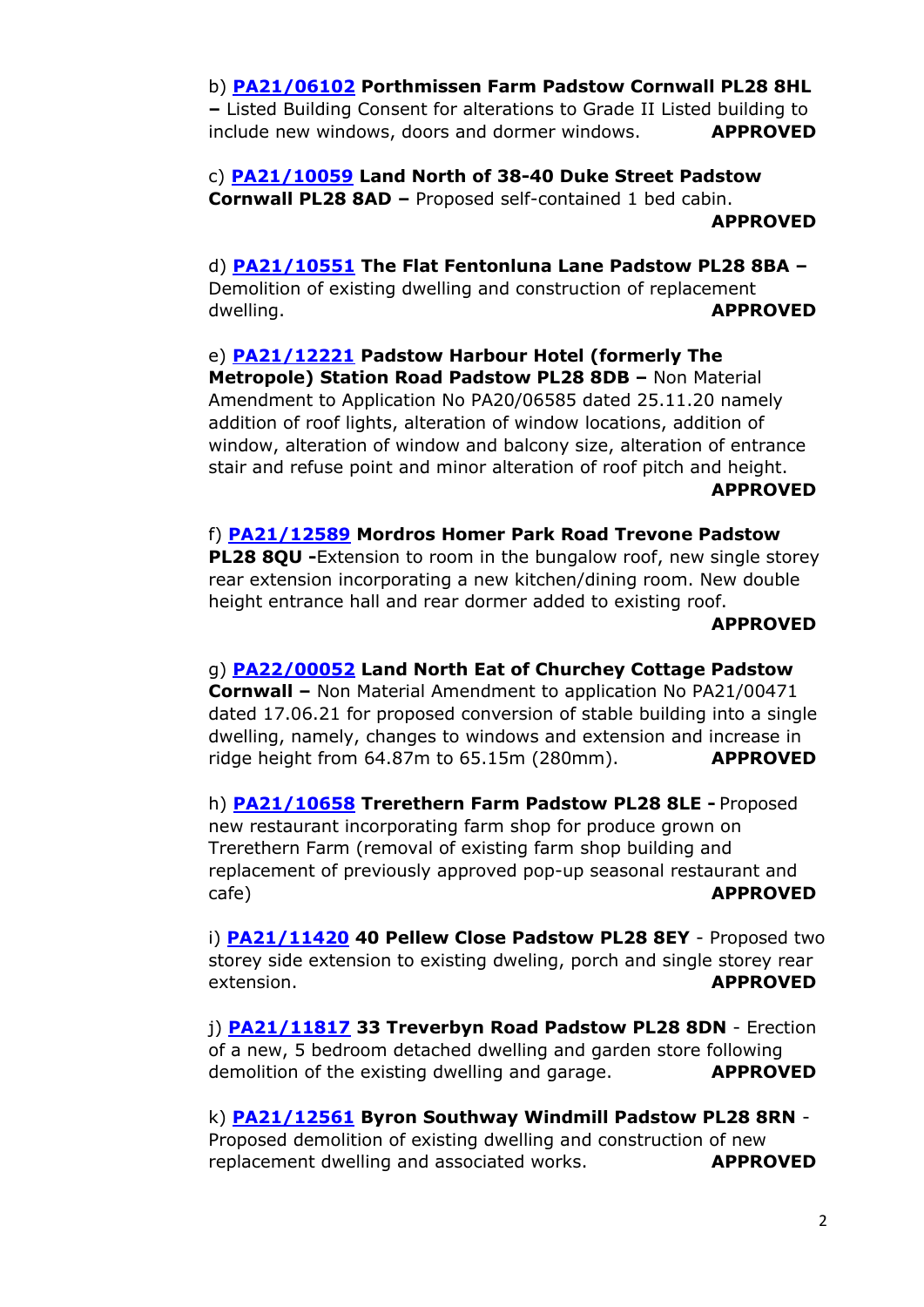**ii. RESOLVED to make the following planning application responses to the Planning Authority (Cornwall Council):** 

- a) **[PA22/01229](https://planning.cornwall.gov.uk/online-applications/applicationDetails.do?activeTab=documents&keyVal=R6Z8ZEFGKR200) San Marcos Upper Dobbin Lane Trevone Padstow** – First floor extension with some ground floor amendments **SUPPORTED**
- b) **[PA22/02071](https://planning.cornwall.gov.uk/online-applications/applicationDetails.do?activeTab=documents&keyVal=R80L8OFGLKJ00) Seaview Cottage Dobbin Lane Trevone Padstow** - Combined use of an existing building as a self-contained residential annexe and for tourism, not in accordance with PA19/07268. **SUPPORTED**
- c) **[PA21/10992](https://planning.cornwall.gov.uk/online-applications/applicationDetails.do?activeTab=documents&keyVal=R21MM0FGHKT00) The Golden Lion Lanadwell Street Padstow PL28 8AN** – Removal of existing roof slates, felt and batten and reslate roof. Demolish chimney stack and rebuild using the old bricks. **SUPPORTED as long as Conservation Officer is happy**
- d) **[PA21/10993](https://planning.cornwall.gov.uk/online-applications/applicationDetails.do?activeTab=documents&keyVal=R21MM3FGHKU00) The Golden Lion Lanadwell Street Padstow PL28 8AN** – listed building consent for removal of existing roof slates, felt and batten and re-slate roof. Demolish chimney stack and rebuild using the old bricks. **SUPPORTED as long as Conservation Officer is happy**
- e) **[PA22/00788](https://planning.cornwall.gov.uk/online-applications/applicationDetails.do?activeTab=documents&keyVal=R6DEYJFGLDM00) Culverlea Homer Park Road Trevone Padstow** Demolition of beach store/garage and replacing with gym and store. **NOT SUPPORTED due to discrepancy with the proposal included in the consultation letter and the description in section 4 of the planning application – description of proposed works.**
- f) **[PA22/00797](https://planning.cornwall.gov.uk/online-applications/applicationDetails.do?activeTab=documents&keyVal=R6DMJ4FGLJI00) 32 Treverbyn Road Padstow Cornwall PL28 8DN** – Change of Use of Land for the proposed construction of garage and public seating area.

The Chairman noted that the area of land the applicant mentions to be gifted to the Council had not yet been put forward to Council for consideration and that at both officer level and Councillor level there had not been any communication. The Town Clerk added that correspondence had been received by the office after the planning application had been made and that this would go to Full Council for consideration. This was a separate matter to the consideration of the planning application.

**NOT SUPPORTED i) designated local green space in the Padstow Parish Neighbourhood Plan under PAD 5; ii) planning permission granted in the garden of 32 Treverbyn Road already has allocated parking for 2 vehicles; iii) development on a green space and does not meet the criteria**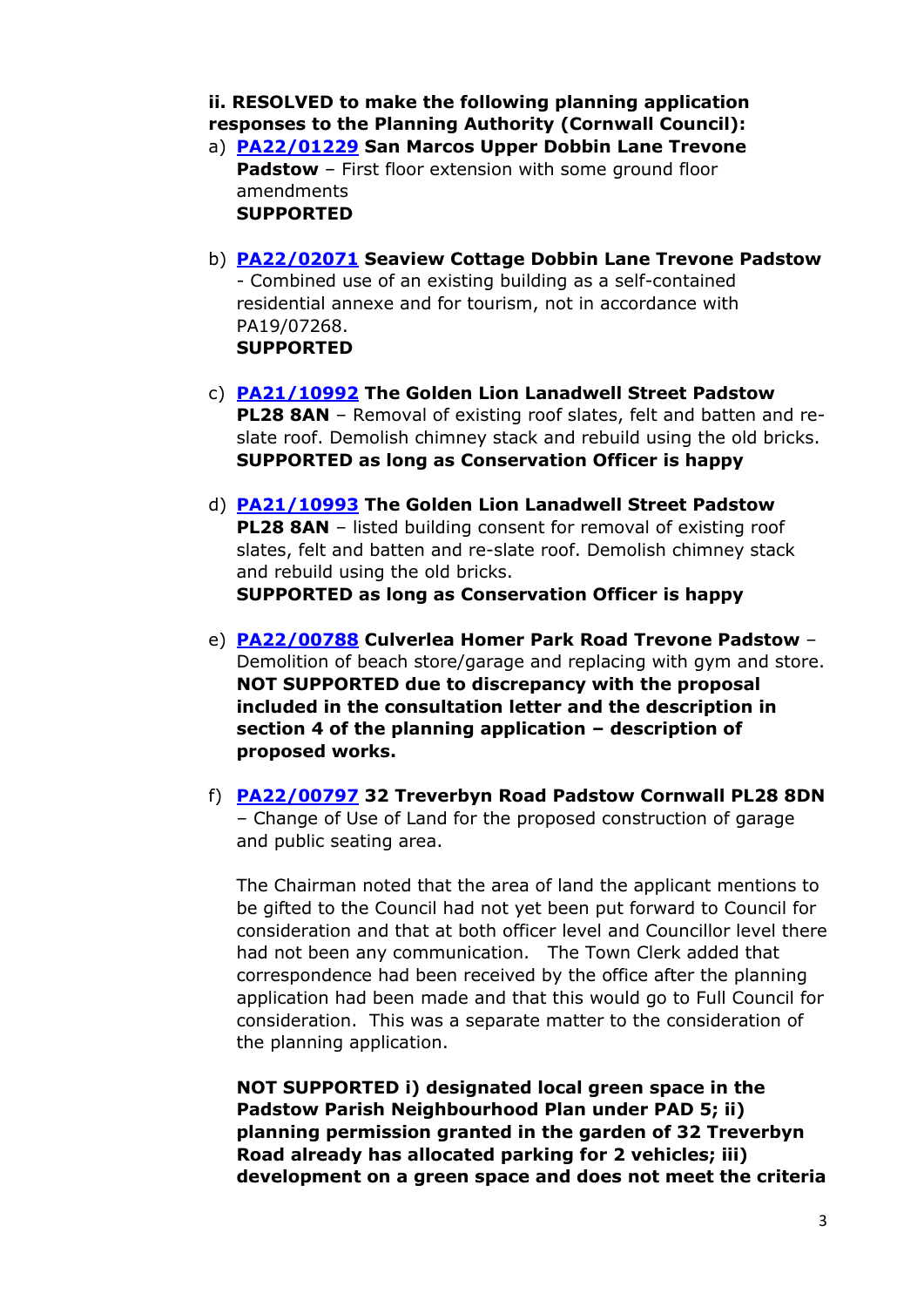**to support; iv) loss of on street parking; and v) change of street scene including loss of vision on a very busy junction.**

- g) **[PA22/01241](https://planning.cornwall.gov.uk/online-applications/applicationDetails.do?activeTab=documents&keyVal=R6Z95QFGKRV00) Sanderling Dennis Lane Padstow Cornwall –** Proposed loft conversion/extension to dwelling. **SUPPORTED provided no overlooking issues.**
- h) **[PA22/00802](https://planning.cornwall.gov.uk/online-applications/applicationDetails.do?activeTab=documents&keyVal=R6DPBMFGLLC00) Land North East Of Trevone Farm Trevone Road Trevone Padstow** - Erection of an affordable dwelling and the provision of new vehicular access at land NorthE ast of Trevone Farm.

**SUPPORTED as long as it remains a primary residence.** 

- i) **[PA22/01763](https://planning.cornwall.gov.uk/online-applications/applicationDetails.do?activeTab=documents&keyVal=R7NFWOFGKOD00) 13 Duke Street Padstow Cornwall PL28 8AB** Advertisement Consent to remove fascia signage and replace with new signage, new projecting sign and new A board. **SUPPORTED apart from i) the A board due to width of pavement; and ii) concerns with projected sign over the pavement for health and safety reasons.**
- j) **[PA22/01762](https://planning.cornwall.gov.uk/online-applications/simpleSearchResults.do?action=firstPage) 13 Duke Street Padstow Cornwall PL28 8AB** Remove fascia signage and replace with new signage, new projecting sign and new A board. Repair and repaint existing fascia shopfront and soffit and repaint existing stallriser. **SUPPORTED apart from i) the A board due to width of pavement; and ii) concerns with projected sign over the pavement for health and safety reasons.**
- k) **[PA22/01681](https://planning.cornwall.gov.uk/online-applications/applicationDetails.do?activeTab=documents&keyVal=R7GJYQFGH1800) 13 Duke Street Padstow Cornwall PL28 8AB** Listed Building Consent to remove fascia signage and replace with new signage, new projecting sign and new A board. Repair and repaint existing fascia shopfront and soffit and repaint existing stallriser.

**SUPPORTED apart from i) the A board due to width of pavement; and ii) concerns with projected sign over the pavement for health and safety reasons.** 

- l) **[PA22/00245](https://planning.cornwall.gov.uk/online-applications/applicationDetails.do?activeTab=documents&keyVal=R5K0PPFGKO000) Anneth Lowena Dobbin Lane Trevone Padstow**  Conversion & change of use of existing garage to Annex **SUPPORTED as long as the annex remains part of the main residence and cannot be sold off as a separate property.**
- m) **[PA22/01541](https://planning.cornwall.gov.uk/online-applications/applicationDetails.do?activeTab=documents&keyVal=R7CEW6FG0JQ00) Seaway Trevone Road Windmill Padstow** Proposed garage with terrace to front of property. **NOT SUPPORTED i) garage roof too high compared to adjoining property's garden; ii) overlooking issues; iii) overdevelopment of front garden; iv) severe lack of visibility when exiting the garage; v) overbearing to neighbouring properties; and vi) not comparable to St Francis due to severe differences in road to garden height.**